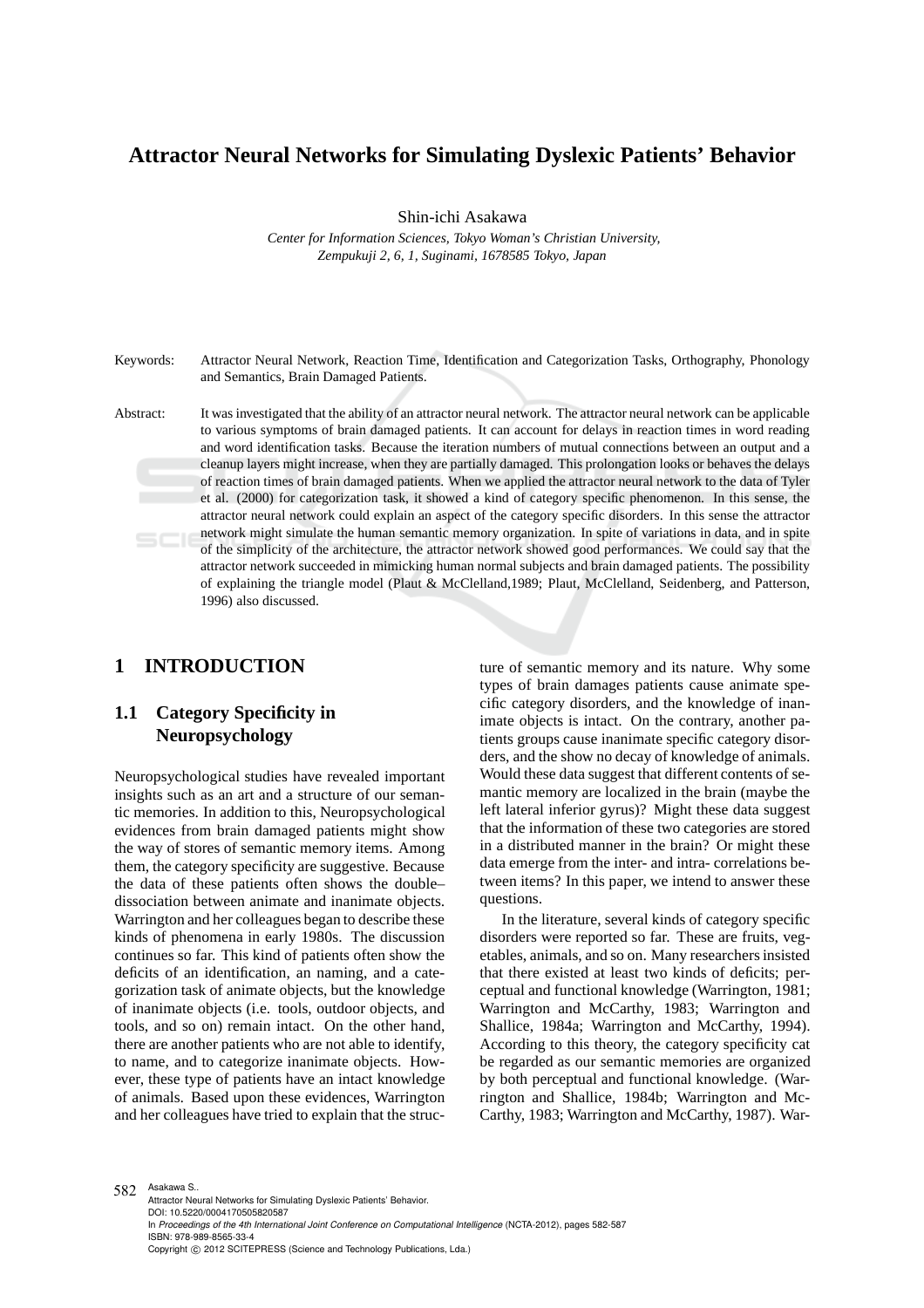rington and her colleagues advocated that knowledge about musical instruments and jewelry were similar to animate objects. They also, on the other hand, insisted that inanimate objects and body parts could be identified as functional knowledge. According to their perceptional/functional hypothesis, the brain damages to the regions for dealing with perceptual semantic knowledge would cause the deficits of knowledge of animate objects. In other words, the difference between animate and inanimate objects might be different on the loci damaged. This hypothesis proposed by Warrington and her colleagues was also supported by the results of the neural network model (Farah and McClelland, 1991).

## **1.2 Representation of Semantic Memory**

However, there exist studies that the semantic memory of animates had been damaged without lack of any perceptual knowledge. There are patients who show the deficits about animals without any specific disorders of perceptual knowledge(Caramazza and Shelton, 1998).

Can we say that the representations of perceptual and functional aspects of semantic memory would differentiate between animates and inanimate objects? Are the information of perceptual and functional knowledge stored separately in the brain? And therefore, are localized brain damages cause any category specificity? Can we say that that the category specificity suggests differences in the contents and the structures between categories?

Especially, there exists a kind of category specificity without any semantic memory damages. A hypothesis based upon this hypothesis is that each concept in out memory has been represented by the activation patterns of micro features, i.e. multidimensional vectors. A similar relationship between concepts could be regarded as overlapped activation patterns in the micro features.

We tried to represent data on the basis of the discriminability. The correlation matrix among items could be explained the category specificity. This method of memory representation was originally described by Devlin et al. (Devlin et al., 1998). The characteristics they adopted were enumerated as follows.

1. Specificity of features: Representation of semantic memory varies based on how they can be retrieved within the same category. Animates stored many perceptual features shared in the brain. On the other hand, inanimate objects have more discriminative features than animates.

2. Correlation: The co–occurrence of features strengthens in accordance with the correlation matrix of each item The concept of animates has higher feature correlations than that of inanimate objects.

Fig.1 shows the correlation matrix of each item calculated from data of Tyler et al. (2000). A comparison between an upper left square and a lower right square in the figure would be found that the upper left square (inanimate objects) have less mutual correlations than that of the mutual correlations within animate objects (the lower right square). Tyler et al. could be considered that they could control the stimuli.

Neural networks accounts of the brain damage insists that the correlations patterns among micro features are important in order to understand the category specific disorders. The researchers regard the neuropsychological evidences as verifications of these correlation patterns of micro features.



Figure 1: The correlation matrix calculated from the data by Tyler et al. (2000). The open circles mean positive  $\textcircled{\scriptsize{}}$ ) correlation coefficients, and the filled circles mean negative (•) correlation coefficients. The size of circles shows the correlation strengths. The upper left side of this figure shows inanimate objects, while the lower right side shows animates.

.It was able to be

# **2 ATTRACTOR NEURAL NETWORKS**

Tyler et al. (Tyler et al., 2000) adopted a three– layered–network (perceptron) as a model dealing with the data described above. Although this type of network architecture is sufficient to account for the double dissociation between animate and inanimate objects, the attractor network seems to have more advantages than the perceptron describing some aspects of characteristics of semantic memory. For example, the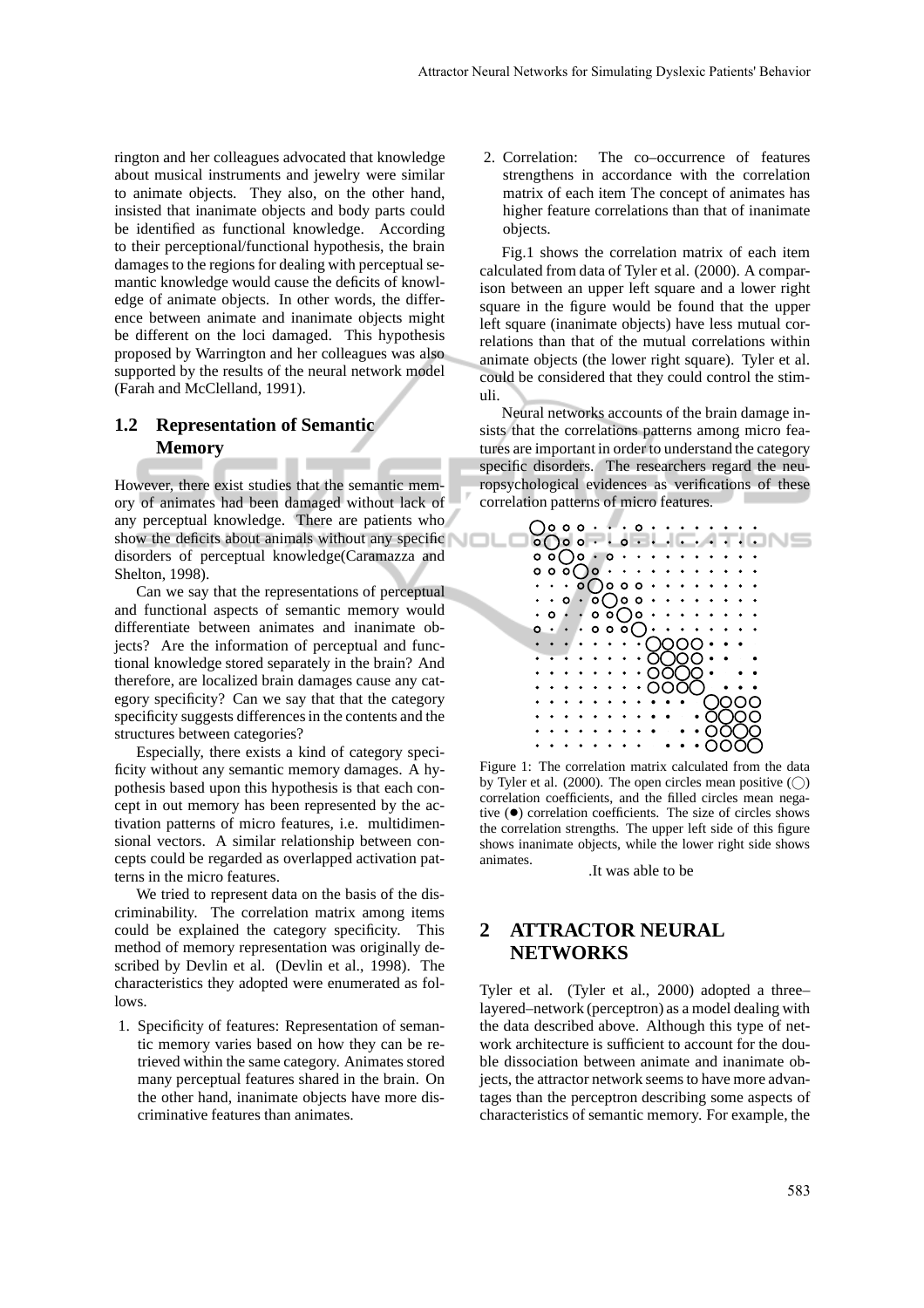times of iterations between output and cleanup layers (Fig.2) until reaching the threshold of output criteria can be regarded as the prolonged reaction times of the brain damaged patients.



Figure 2: An attractor network originally proposed by Plaut and Shallice (1993).

Plaut et al.(Plaut et al., 1995; Plaut, 2001) adopted the attractor networks and tried to account for semantic dyslectic errors and compound errors from both visually and semantically. In the neural network, basic processing units are connected mutually. Upon this multidimensional space consisted of the values of processing units, the networks can change and retrieve the contents of adequate memories. In other words, when the network was given random initial values, the activation values of each processing unit would transit from the values to the value on the semantic memory space. The behavior of this network could be absorbed in an 'attractor'. There are many attractors corresponded to each memory item. If the initial values may be altered, the attractor network can be absorbed in the correct 'point' attractor. Thus, it is postulated that the 'basins' of each attractor are different.

Plaut et al. tried to explain the semantic errors, visual errors, and compounded both semantic and visual errors by using attractor networks. In neural networks, in general, units are connected mutually causing interactions among units. This interaction of activation patterns of each unit can be identified as the states of activation patterns of units. The activations of the units are transited from one to another as the memory retrievals. The transition from arbitrary initial states to some attractors are called the 'absorbability' of attractors. Therefore, we can consider that there are different basins of each words.

In case of the attractor networks, each attractor corresponds to each concept, and its basin represents its range to be absorbed in. Even if the state of the network defined by the activations of each unit would be changed on influences either noises or perturbations to the network, the state would stay within its basin. This means that we could get to the correct concept no matter how high the noises or perturbations are.

In addition, if damages in attractor networks de-

stroy positions of point attractors, the same stimuli fall in incorrect attractors due to transformations of size and shapes of basins. Therefore, it requires more time to fall in correct attractors than the normal attractor network does (Fig3).



Figure 3: An attractor network originally proposed by Plaut and Shallice (1993).

### **2.1 Mathematical Notations**

Each neuron, or unit,  $U_x$  has an output function  $f(x)$ , which is a sigmoid function, as follows,

$$
U_x = f(x) = \frac{1}{1 + e^{-a x}}.\t(1)
$$

Throughout the numerical experiments in this study, we fixed a constant  $a = 4.0$ . The units in the hidden layer  $(U_h)$  can be expressed as follows:

$$
U_h = f\left(\sum_{i \in I} w_i U_i + \theta_h\right),\tag{2}
$$

where,  $w_i$  means *i*–th connection weight,  $U_i$  means an output value of the *i*–th input unit, and θ*<sup>h</sup>* means a threshold value in the unit *h*, the subscription *I* means the output values in the units of input layer.

A unit in the output layer  $(U<sub>o</sub>)$  and a unit in the cleanup layer  $(U_c)$  are denoted as (3) and (4);

$$
U_o = f\left(\sum_{i \in H} w_i U_i + \sum_{i \in C} w_i U_i + \theta_o\right) \tag{3}
$$

$$
U_c = f\left(\sum_{i \in O} + \theta_c\right) \tag{4}
$$

where,  $\theta_o$  and  $\theta_c$  in the equations denote threshold values in the output and the cleanup layers respectively. The states in units both the output and the cleanup layers were updated repeatedly until the convergence criterion had been reached or until the maximum numbers of iterations ( $\tau$  < 50).

In the learning phase, we defined the mean square error as:

$$
E = \frac{1}{2} \sum (u_i - t_i)^2.
$$
 (5)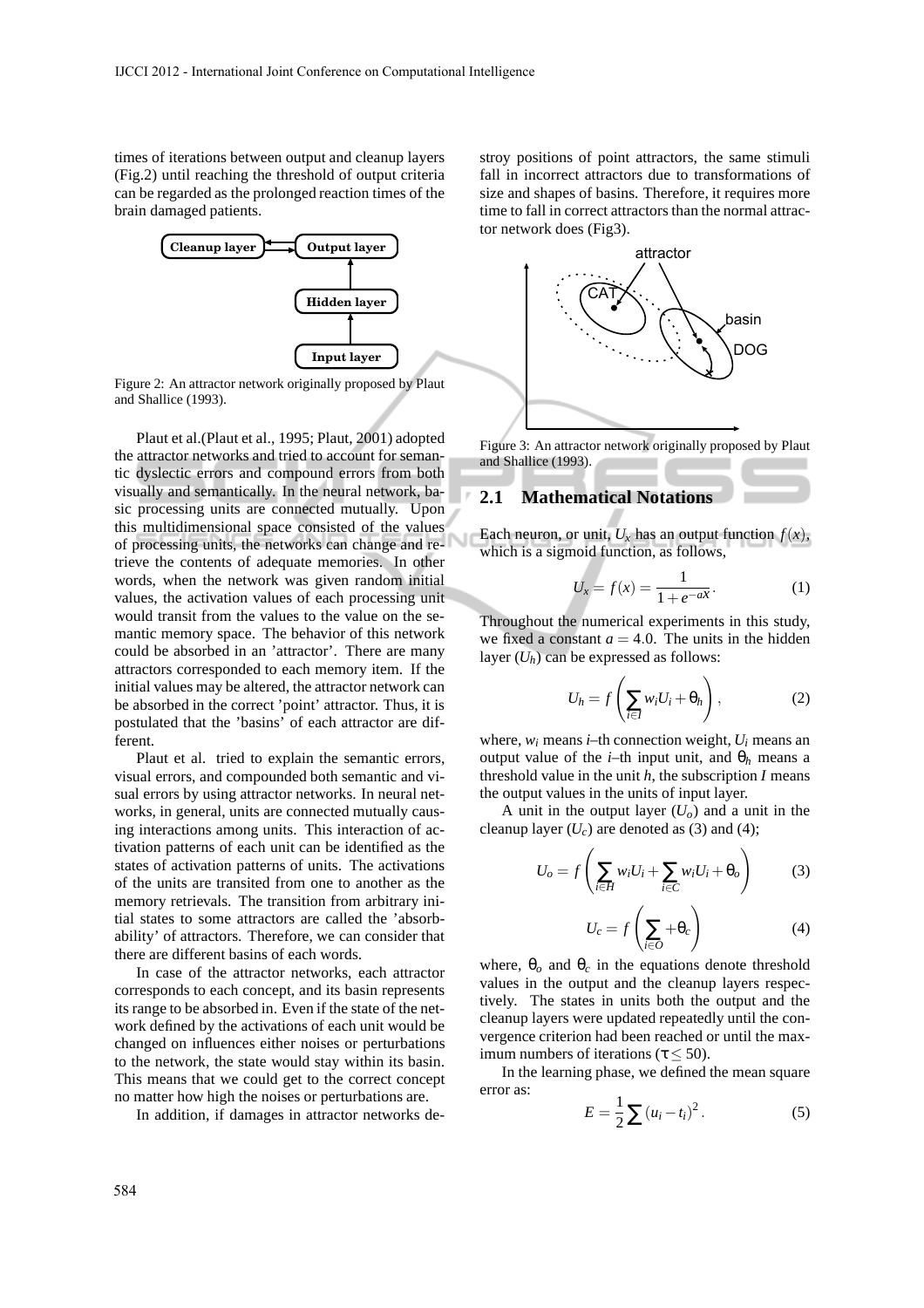where, *t<sup>i</sup>* indicated an i–th teacher signal. Actual learning of connection weights of each unit can be obtained by partial differential as follows:

$$
\Delta w = -\eta \frac{\partial E}{\partial w},\tag{6}
$$

where,  $\eta$  indicates a learning rate fixed as  $\eta = 0.01$ throughout this study.

The initial values of *w* and θ were assigned in accordance with an uniform random value generator  $(-0.1 \leq w, \theta \leq 0.1).$ 

## **2.2 An Application of Attractor Networks to Dyslexia**

Plaut et al. showed that their attractor network could reproduce symptoms of deep dyslexia. According to their simulations, by means of the operation of semantic memory structure, they succeeded to account for the double–dissociation between concrete and abstract words (Plaut et al., 1995; Plaut, 2001). They constructed the semantic memory that the representations of concrete words have more micro features than those of abstract words. They postulated when the degree of the brain damages would be moderate, concrete words would show lighter deficits than abstract words. Further, if the degree of the brain damage would be severe, the concrete words would have more severe deficits than the abstract words.

In this study, we did not rely on the dichotomous taxonomy, such as animate–inanimate objects classification, but rather, we represented the data on the basis of the discriminability and correlation. Thus, we adopted attractor neural networks in order to account for more phenomena, such as confusion matrix among items, reaction times, categorization task. We then studied the validity of the data expressions as described above.

### **3 NUMERICAL EXPERIMENTS**

### **3.1 The Data of Tyler et al., (2000)**

Tyler et al. (Tyler et al., 2000) adopted the isomorphic mappings in order to train their networks. In other words, their networks had to learn the output pattern identical to the input patterns. In this condition, the network must acquire the reproduction of the input pattern. However, we can consider two other conditions (teacher signals in this case). One is that the target matrix (teacher signals) being the identity matrix, having 16 rows and 16 columns, all the diagonal elements being 1 and all the non–diagonal elements being 0. Another is that the matrix having 16 rows times 2 columns, where the elements of this matrix consisting (1, 0) when the item is an animate object, and (0, 1) when the item is an inanimate object. To summarize these three conditions;

- **Category Condition:** the target matrix is a 16 rows  $\times$  2 columns matrix, where the targets to be learned are animate objects, the output vectors are (1, 0). Otherwise (inanimate objects) the output vectors are  $(0, 1)$ .
- **Unitary Condition:** the target matrix is a 16 rows  $\times$ 24 columns matrix. This target matrix is identical to the matrix of the input signals.
- **Identical Condition:** the target matrix is an unitary matrix of 16 rows  $\times$  16 columns, where diagonal elements are 1 and other elements in this matrix are 0.

In the unitary condition, the network is required to learn the precise knowledge of each member in the input patterns. In category condition, the network is required to learn the higher concepts of both animate and inanimate objects, as Tyler et al. (Tyler et al., 2000) suggested. In the homo condition, the unitary matrix means that each item can play a roll to form the identical matrix.

#### **3.1.1 Network Architecture**

We adopted the number of units in the hidden layer to be 10, and the number of units in the cleanup layer to be 1. The reason for determining the number of units in the cleanup layer to be 1 is based on the preliminary experiment.

#### **3.1.2 Procedure**

We decided the maximum iteration numbers between the output and the cleanup layers to be 50 for each item. If the error of this attractor network did not reach the convergence criteria, defined by the sum of squared errors being less than 0.05 for each item. Within the maximum number of iterations between the output and the cleanup layer, the program gave up to let the networks learn this item, and was given the next item to be learned. The order of the items to be learned was randomized within each epoch. This procedure was repeated until the network learned all the items.

The convergence criteria was set that all the sum of squared errors are below 0.05 throughout in this study. The network was given the input signals and teacher signals at a time to learn the output patterns.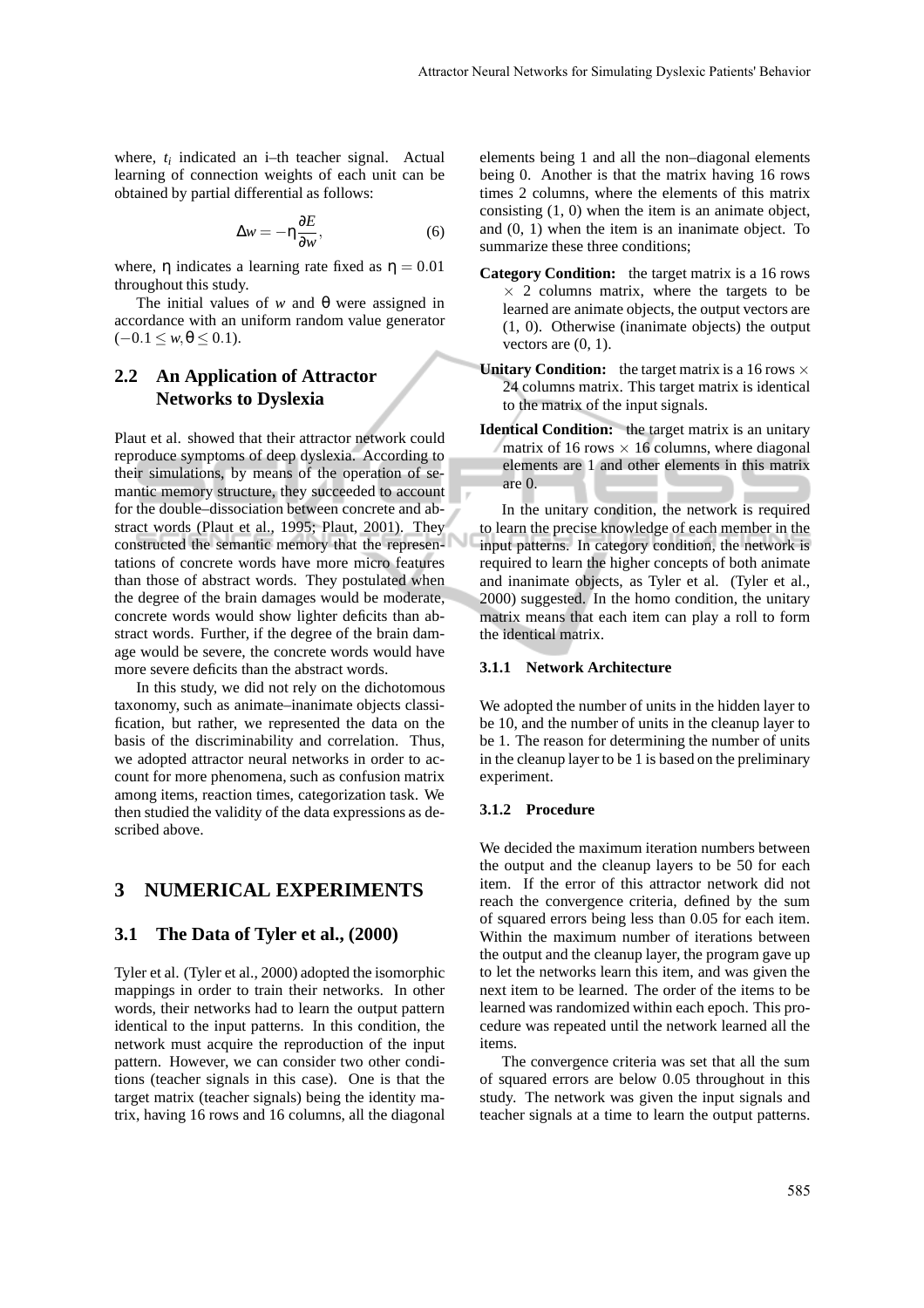At first, the output values were calculated from the input patterns to the units in the output layer. Then iterations between the output and the cleanup layers started until the output values have reached the criteria, or the iteration numbers have been exceeded 50 times.

### **3.1.3 Results**

We investigated the mean iteration numbers between the output and the cleanup layers. These numbers indicate the times that the initial value is absorbed in an attractor when the initial value was located within a basin of an attractor (Fig. 3).



Figure 4: The mean mutual iteration numbers  $(n=20)$  between the output and the cleanup layers, when we train the attractor network by the data of Tyler et al., (2000).

In the category condition, the iteration numbers were nearly equal to 3. The attractor network may be able to utilize the connections between the output and the cleanup layers in the category condition. On the other hand, the mean iteration numbers both the identical and the unitary conditions were from 1.0 to 1.5. These results might indicate that the attractor network did not always utilize the connections between the output and the cleanup layers, when these two conditions were given. Therefore the attractor network might be considered that it behaved as a three– layered–perceptron. The attractor networks include three–layered–perceptions in the special case.

### **3.2 The Triangle Model**

#### **3.2.1 Procedure and Conditions**

The triangle model of word reading (Sidenberg and McClelland, 1989; Plaut et al., 1996) was developed to mimic human performance of word reading. The triangle model includes phonology, orthography, and semantics (Fig.5). The attractor neural network model can be applied to this model. One arrow in Fig.5, for example, from orthography to semantics, can be regarded as an attractor network. Because there are 6 arrows in Fig.5, we can apply 6 attractor networks to the



Figure 5: A schematic drawing of the triangle model proposed by Seidenberg and McClelland, 1989; Plaut et al., 1996.

triangle model. In addition to these 6 arrows, we can add 3 self recurrent arrows, from orthography to orthography, from semantics to semantics, from phonology to phonology. These self recurrent arrows can be also regarded as attractor networks. Furthermore, we can add 2 more mappings from 3 elements, orthography, semantics, and phonology, to concept and identical conditions (see the section of Tyler et al.). Therefore, we can obtain 15 conditions in total. We



Figure 6: Two hypothesized concepts of semantics Plaut & Shallice (1993). The upper left part and the lower right part of the matrix, similar to Fig.1.

adopted the attractor neural networks to all 15 conditions respectively. We set the number of units in the cleanup layer to 1, and set the number of units in the hidden layer to 50 for every condition.

#### **3.2.2 Results**

As we predict from the data of Tyler et al., (2000), attractor networks could solve all the data of 15 conditions. Table 1 shows the examples of iteration times for convergence.

### **4 DISCUSSION**

If we could consider the attractor network as a concept formation model of human brains, then the identical condition could be regarded as the model to rec-